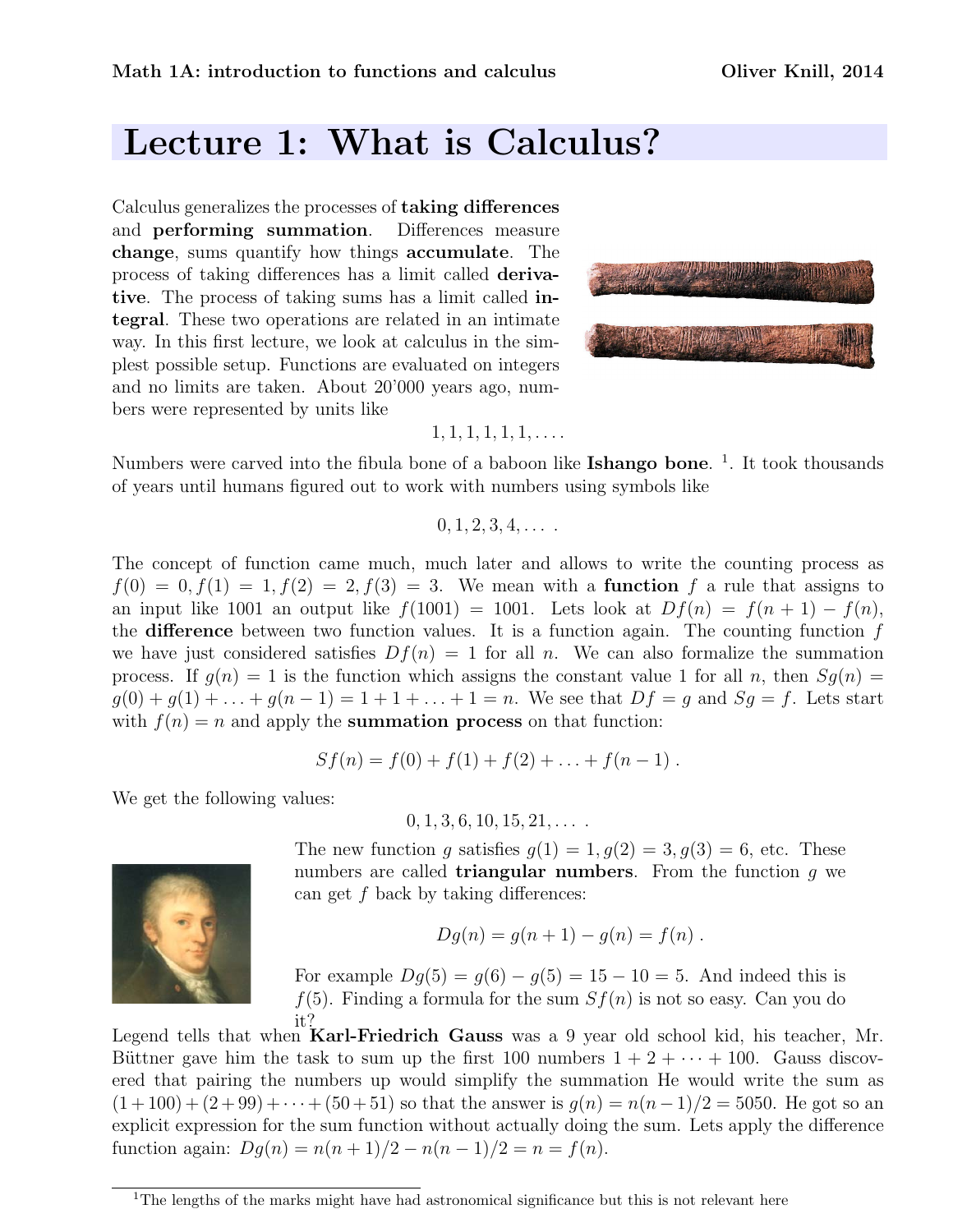Since this went so well, lets add up the new sequence again and compute  $h = Sg$ . We get the sequence

$$
0, 1, 4, 10, 20, 35, \ldots
$$

These numbers are called the tetrahedral numbers. The reason is that one can use  $h(n)$  balls to build a tetrahedron of side length n. For example, we need  $h(4) = 20$  golf balls to build a tetrahedron of side length 4. The formula which holds for h is  $|h(n) = n(n-1)(n-2)/6$ . In the worksheet

we will check that summing the differences gives the function back. What we have seen in special cases is a general theorem:

$$
SDf(n) = f(n) - f(0), \qquad DSf(n) = f(n)
$$

It is an arithmetic version of the fundamental theorem of calculus. Our goal is to see how this works when we take limits. We will see the integral  $\int_0^x f(x) dx$  as well as the **derivative**  $\frac{d}{dx} f(x)$  and verify the **fundamental** theorem of calculus:

$$
\int_0^x \frac{d}{dt} f(t) \, dt = f(x) - f(0), \qquad \frac{d}{dx} \int_0^x f(t) \, dt = f(x)
$$

It is a fantastic result. A major goal of this course will be to understand this result and see how to apply it. We will revisit the theorem at least twice again.  $\frac{2}{1}$  The above version will lead us. Note that if we define  $[n]^0 = 1, [n]^1 = n, [n]^2 = n(n-1)/2, [n]^3 = n(n-1)(n-2)/6$  then  $D[n] =$  $[1], D[n]^2 = 2[n], D[n]^3 = 3[n]^2$  and in general

$$
\frac{d}{dx}[x]^n = n[x]^{n-1}
$$

We will generalize this from  $h = 1$  to general  $h > 0$  and then see that it also holds in the limit  $h \to 0$ , where it becomes the familiar formula  $(d/dx)x^n = nx^{n-1}$  you might know already. The calculus you have just seen, contains the essence of single variable calculus. This core idea will become more powerful and natural if we use it together with the concept of limit.

> **Problem:** The sequence  $1, 1, 2, 3, 5, 8, 13, 21, \ldots$  satisfies the rule  $f(x) = f(x-1) + f(x-2)$ . It defines a function on the positive integers. For example,  $f(6) = 8$ . What is the function  $q = Df$ , if we assume  $f(0) = 0$ ? Solution: We take the difference between successive numbers and get the sequence of numbers

$$
0, 1, 1, 2, 3, 5, 8, \ldots
$$

which is the same sequence again. We can deduce from this recursion that f has the property that  $|Df(x) = f(x-1)|$ . It is called the Fibonnacci sequence, a sequence of great fame.

**2** Problem: Take the same function f given by the sequence  $1, 1, 2, 3, 5, 8, 13, 21, \ldots$  but now compute the function  $h(n) = Sf(n)$  obtained by summing the first n numbers up. It gives the sequence  $1, 2, 4, 7, 12, 20, 33, \ldots$  What sequence is that? **Solution:** Because  $Df(x) = f(x-1)$  we have  $f(x) - f(0) = SDf(x) = Sf(x-1)$  so that  $Sf(x) = f(x+1) - f(1)$ . Summing the Fibonnacci sequence produces the Fibonnacci sequence shifted to the left with  $f(2) = 1$  is subtracted. It has been relatively easy to find

the sum, because we knew what the difference operation did. This example shows:







<sup>&</sup>lt;sup>2</sup>Many textbooks need hundreds of pages until the fundamental theorem is reached.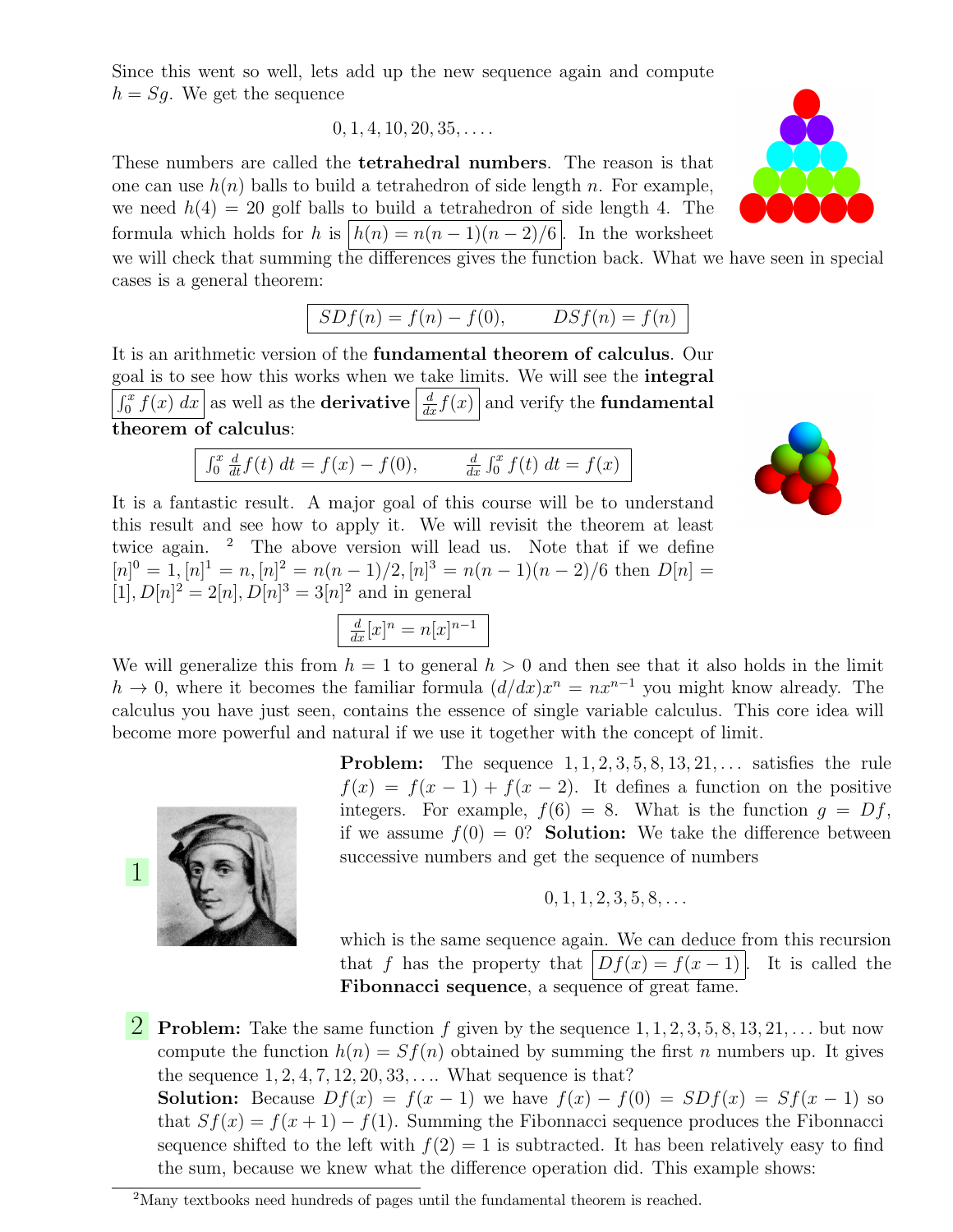We can study differences to understand sums.

The next problem illustrates this too:

**3** Problem: Find the next term in the sequence

2 6 12 20 30 42 56 72 90 110 132 . Solution: Take differences

|  |  |  |  | 2 6 12 20 30 42 56 72 90 110 132 |  |
|--|--|--|--|----------------------------------|--|
|  |  |  |  | 2 4 6 8 10 12 14 16 18 20 22     |  |
|  |  |  |  | 2 2 2 2 2 2 2 2 2 2 2            |  |
|  |  |  |  | 0 0 0 0 0 0 0 0 0 0 0            |  |

Now we can add an additional number, starting from the bottom and working us up.

|  |  |  |  |  | 2 6 12 20 30 42 56 72 90 110 132 156                  |
|--|--|--|--|--|-------------------------------------------------------|
|  |  |  |  |  | 2 4 6 8 10 12 14 16 18 20 22 $\boxed{24}$             |
|  |  |  |  |  | $2 \t2 \t2 \t2 \t2 \t2 \t2 \t2 \t2 \t2 \t2 \t2 \t 2 $ |
|  |  |  |  |  | $0$ 0 0 0 0 0 0 0 0 0 0 0 0                           |

**4** Problem: The function  $f(n) = 2^n$  is called the exponential function. We have for example  $f(0) = 1, f(1) = 2, f(2) = 4, \dots$  It leads to the sequence of numbers

> $n=$  0 1 2 3 4 5 6 7 8  $f(n)=$  1 2 4 8 16 32 64 128 256 ...

We can verify that f satisfies the equation  $|Df(x) = f(x)|$ . because  $Df(x) = 2^{x+1} - 2^x =$  $(2-1)2^{x} = 2^{x}.$ 

This is an important special case of the fact that

The derivative of the exponential function is the exponential function itself.

The function  $2<sup>x</sup>$  is a special case of the exponential function when the Planck constant is equal to 1. We will see that the relation will hold for any  $h > 0$  and also in the limit  $h \to 0$ , where it becomes the classical exponential function  $e^x$  which plays an important role in science.

**5** Problem: Look at the function  $f(n)$  which gives the n'th prime number. Lets look at the derivatives  $D^k f$  but take the absolute value  $|D^k(f)|$ . In other words, we study  $T(f)(n) = |f(n+1) - f(n)|$ . We know for example that  $f(n) = 2^n$  satisfies  $Tf = f$ . Lets look at the prime function and apply this differences:

| $n =$ 1 2 3 4 5 6 7 8 9                                                             |  |  |  |  |  |
|-------------------------------------------------------------------------------------|--|--|--|--|--|
| $f(n) =$ 2 3 5 7 11 13 17 23 29                                                     |  |  |  |  |  |
| $Tf(n) =  1  2 2 4 2 4 2 4 6 $                                                      |  |  |  |  |  |
| $T^2f(n) = \begin{bmatrix} 1 & 0 & 2 & 2 & 2 & 2 & 2 & 2 & 4 & \dots \end{bmatrix}$ |  |  |  |  |  |
| $T^3 f(n) =  1  2 0 0 0 0 0 2 0 $                                                   |  |  |  |  |  |

The Gilbreath conjecture of 1959 claims that the first entry remains 1 for ever when applying this absolute differentiation process. The problem is still open.